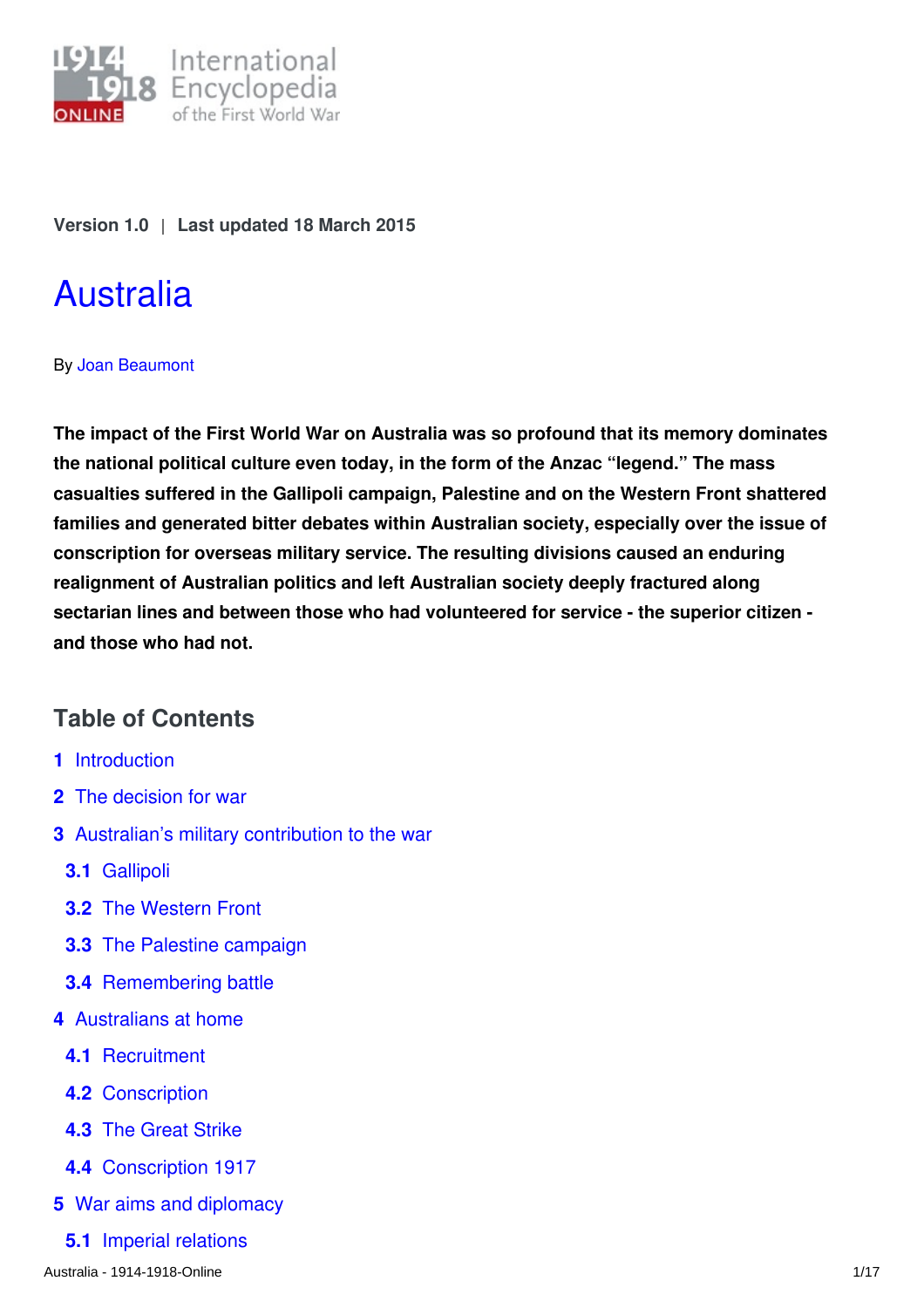**5.2** Paris Peace Conference, 1919 **6** The legacy of war **Notes** Selected Bibliography **Citation** 

# **1. Introduction**

Around 330,000 Australians, of a population of fewer than 5 million, served overseas during the First World War. Of these, more than 61,000 died and over 150,000 were wounded.<sup>[1]</sup> This was the highest death toll proportionately (some 14.2 percent) of any of the armies of the British [Empire](http://encyclopedia.1914-1918-online.net/article/empire).<sup>[2]</sup> These [losses](http://encyclopedia.1914-1918-online.net/article/war_losses_australia) not only brought mass grief but generated an embittering debate about how the burden of the war was being shared. In both 1916 and 1917 the Australian electorate rejected the option of introducing [conscription](http://encyclopedia.1914-1918-online.net/article/conscription_australia) for overseas military service - a topic which came to dominate [Australian historiography](http://encyclopedia.1914-1918-online.net/article/historiography_1918-today_australia) of the war during the 1960s and 1970s when conscription was resurrected as a policy option during the Vietnam War. The divisions of the conscription debates also left Australia divided along fault lines that lasted for at least a generation. They inflamed class divisions and sectarianism between Protestants and Catholics, and marginalized the Australian Labor Party (ALP) at the level of federal government until at least 1941. The legacy of the war was also to entrench the volunteer soldier as the mythic representation of the Australian citizen in arms. The [Anzac](http://encyclopedia.1914-1918-online.net/article/anzac_australia) legend, a valorizing narrative which originated from the landing on the Gallipoli peninsula, depicted the men of the Australian Imperial Force (AIF) as egalitarian, resourceful, independent of spirit, resistant to authority, and deeply loyal to their mates — qualities which they supposedly possessed because of the distinctive social and physical environment of 1914 Australia. This mythic representation, which resonated with a population that sought to invest the huge losses of World War I with meaning, shaped national memory throughout the 20<sup>th</sup> century and continues to do so today. Hence, Australian scholarship of the war has been largely focused on accounts of battle and the character of the individual soldier or "digger," to the neglect of [strategic command and the political and social movements within Australian society. Joan](http://encyclopedia.1914-1918-online.net/contributors/Joan_Beaumont) Beaumont's *Broken Nation: Australians in the Great War* (2013) is a recent and rare attempt to integrate the multiple facets of the Australian experience of war.<sup>[3]</sup>

# **2. The decision for war**

In August 1914 Australia was a Dominion within the British Empire, a status it shared with the other white, self-governing colonies, [Canada](http://encyclopedia.1914-1918-online.net/article/canada), [New Zealand](http://encyclopedia.1914-1918-online.net/article/new_zealand), [South Africa](http://encyclopedia.1914-1918-online.net/article/union_of_south_africa) and [Newfoundland](http://encyclopedia.1914-1918-online.net/article/newfoundland). Although the constitution drafted when the Australian federation was formed in 1901 bestowed on the national government the power over "external affairs," this was not interpreted to mean the right to manage diplomacy and international relations. Rather, in the decade after federation Australian Australia - 1914-1918-Online 2/17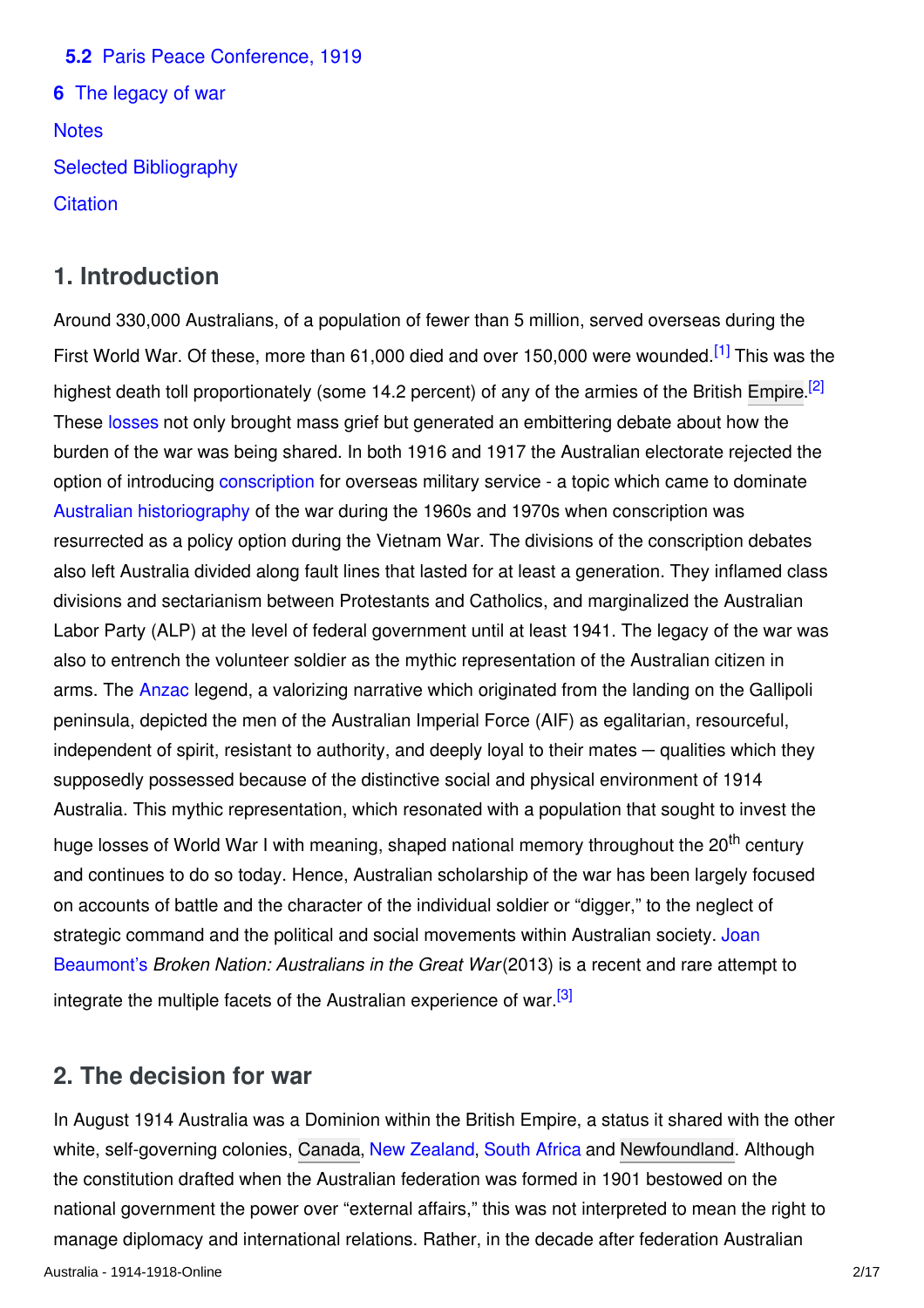politicians and the public accepted that the imperial government in London would conduct foreign policy on their behalf. Hence, when [Britain](http://encyclopedia.1914-1918-online.net/article/great_britain) declared war on [Germany](http://encyclopedia.1914-1918-online.net/article/germany) on 4 August 1914 there was no questioning that this committed Australia also to war.

The small federal cabinet, many of whom had been born in Britain, rushed to offer Britain material support. Despite the fact that the British government had not consulted with the Dominions on this major foreign policy issue (as it had assured them it would at the 1911 Imperial Conference) on 3 August Australia agreed to offer London the immediate use of the small Royal Australian Navy (RAN) and a force of 20,000 men, to be maintained at Australia's expense and deployed as British military authorities chose. The offer of the RAN to serve within the Royal Navy was not surprising all pre-war imperial defence planning assumed this would be the case and the RAN was led by a British naval officer. But the offer of the infantry force was far more significant. The Defence Act of 1903 had precluded the deployment of the small Australian regular army overseas precisely because Australians feared being ensnared in imperial conflicts. Hence, all men for the new Australian Imperial Force (AIF) would have to be volunteers. Herein lay the seeds of much of the later political contestation, since the flow of volunteers was rarely adequate to replace the ever increasing casualties of the war.

However, in the first months of the conflict there was almost no opposition to the commitment of the AIF. Many Australians in 1914 had either been born in the United Kingdom or were of Anglo-Celtic descent. They had a profound emotional and cultural identification with Britain, "the mother country," and saw no contradiction in being Australian and British subjects at the one time. Their [nationalism](http://encyclopedia.1914-1918-online.net/article/nationalism) was positioned within a framework of imperial loyalty, and as champions of an unashamedly racist immigration policy, White Australia, they reveled in being part of the British "race." More pragmatically, Australians recognized that the security of their vast sparsely populated continent was dependent upon the maintenance of British naval dominance in the Asia– Pacific region. If Britain were defeated in Europe, Australians could come under German [dominance, or even worse, the growing influence of](http://encyclopedia.1914-1918-online.net/article/russian-japanese-war) [Japa](http://encyclopedia.1914-1918-online.net/article/japanese_empire)[n which since its victory in the Russo-](http://encyclopedia.1914-1918-online.net/article/russian-japanese-war)Japanese war of 1904-1905 presented an alarming threat to the north. Beyond this, Australians saw in the German occupation of another small nation, [Belgium](http://encyclopedia.1914-1918-online.net/article/belgium) a just cause worth fighting for.

Hence, the government's call for 20,000 volunteers was met within a few weeks of the outbreak of war and by the end of 1914 over 50,000 men had enlisted. In the absence of opinion surveys, we know little about why they volunteered, but it seems they were motivated by a mix of idealism, peer pressure, a sense of adventure and the opportunity of well-paid employment, all of which were couched in the rhetoric of imperial loyalty and duty.

There were, however, some voices of dissent, if only on the margins of politics. The press of the large trade union movement, which was influenced by syndicalism and Marxism, saw the real war as being one between labour and capital. As the left saw it, the only people who would benefit from the slaughter and carnage of war would be businessmen, which radical [cartoons](http://encyclopedia.1914-1918-online.net/article/caricatures) depicted as bloated plutocrats raiding the family larder in the absence of the soldier. These suspicions were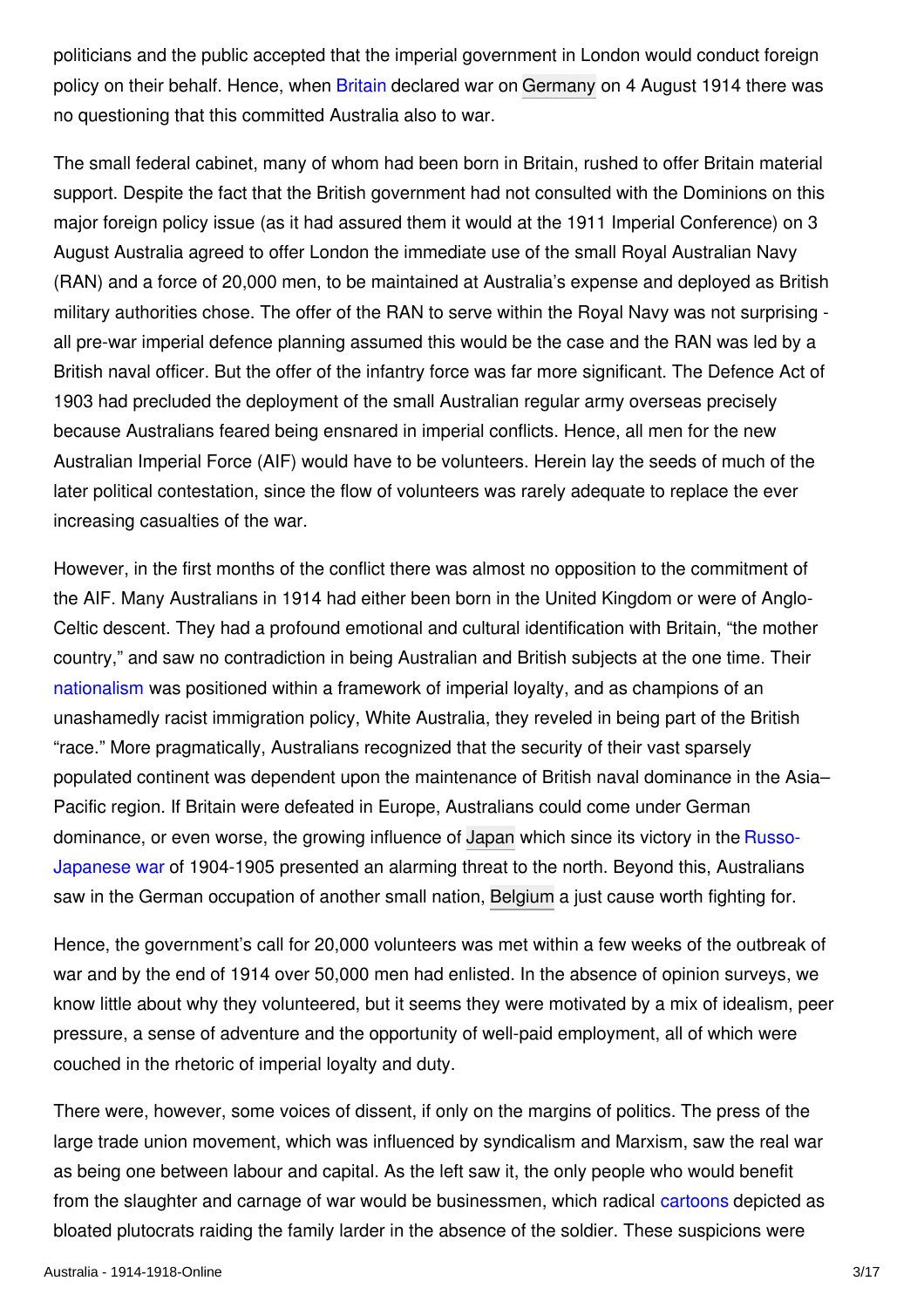confirmed by the rapid disruption of the Australian economy after the outbreak of war. With a high level of dependence on international trade Australia was affected badly by the shortage of shipping and the British embargo on trade with enemy countries. Moreover, wages failed to keep up with rising prices, particularly of food. The failure of the federal government to control prices would soon become a running sore in Australian political life and the question of inequality of economic sacrifice would parallel the debate about equity in military service.

# **3. Australian's military contribution to the war**

It is, however, the story of how Australian forces were used in battle that has dominated Australian historiography of the war. More particularly, it is the story of Australian infantry. The RAN was rendered largely invisible within the operations of the Royal Navy: for example, escort duties in the North Sea and the Mediterranean. The only naval operation which captured the Australian public's imagination, then and now, was the sinking of the German cruiser SMS *Emden* by HMAS *Sydney* near the Cocos Islands on 9 November 1914. The Australian Flying Corps, meanwhile, though it would play a role in the Palestine campaign and on the [Western Front](http://encyclopedia.1914-1918-online.net/article/western_front), consisted of only four squadrons.

The first Australian troops to fight overseas were part of a mixed-service force quickly raised in September 1914 to occupy German colonies in north-east [New Guinea](http://encyclopedia.1914-1918-online.net/article/new_guinea) and the nearby islands. At the same time New Zealand occupied German Samoa, [South Africa took South-West Africa](http://encyclopedia.1914-1918-online.net/article/south_african_invasion_of_german_south_west_africa_union_of_south_africa) and, much to the concern of Australia, Japan seized the islands of [Micronesia](http://encyclopedia.1914-1918-online.net/article/micronesia) to the north of the equator.

## **3.1. Gallipoli**

Some weeks later, in November 1914 the first infantry division of the AIF (there would ultimately be five) left Australia. It was bound for Europe, but with training camps in England being crowded with Canadians troops and the [Ottoman Empire](http://encyclopedia.1914-1918-online.net/article/ottoman_empiremiddle_east) entering the war, the Australians were disembarked in [Egypt](http://encyclopedia.1914-1918-online.net/article/egypt). In April 1915 they were included in the Anglo-French force that invaded the Gallipoli peninsula. The landing of the Australians at what later became known as Anzac Cove was, like the campaign as a whole, a strategic failure. But it almost immediately became the stuff of legends. Lauded by a euphoric press, the landing laid the seeds of a narrative of Australian exceptionalism: courage and resourcefulness in the face of impossible odds, heroism despite terrible wounds, and extraordinary physical feats in a profoundly challenging terrain. Although the battle for the Gallipoli peninsula soon settled into a stalemate comparable to that on the Western Front, and an attempt to break open the Ottoman lines in August would fail, the image of Australians perched in dugouts on precipitous cliffs gave the campaign a particular hold on the popular imagination.

By the time the Gallipoli campaign ended with the Allied withdrawal in December 1915 and January 1916, Australians had suffered around 8,000 deaths. It was a minority of the total Allied losses of about 46,000 deaths in this campaign, but this did little to inhibit the growing Australia - 1914-1918-Online 4/17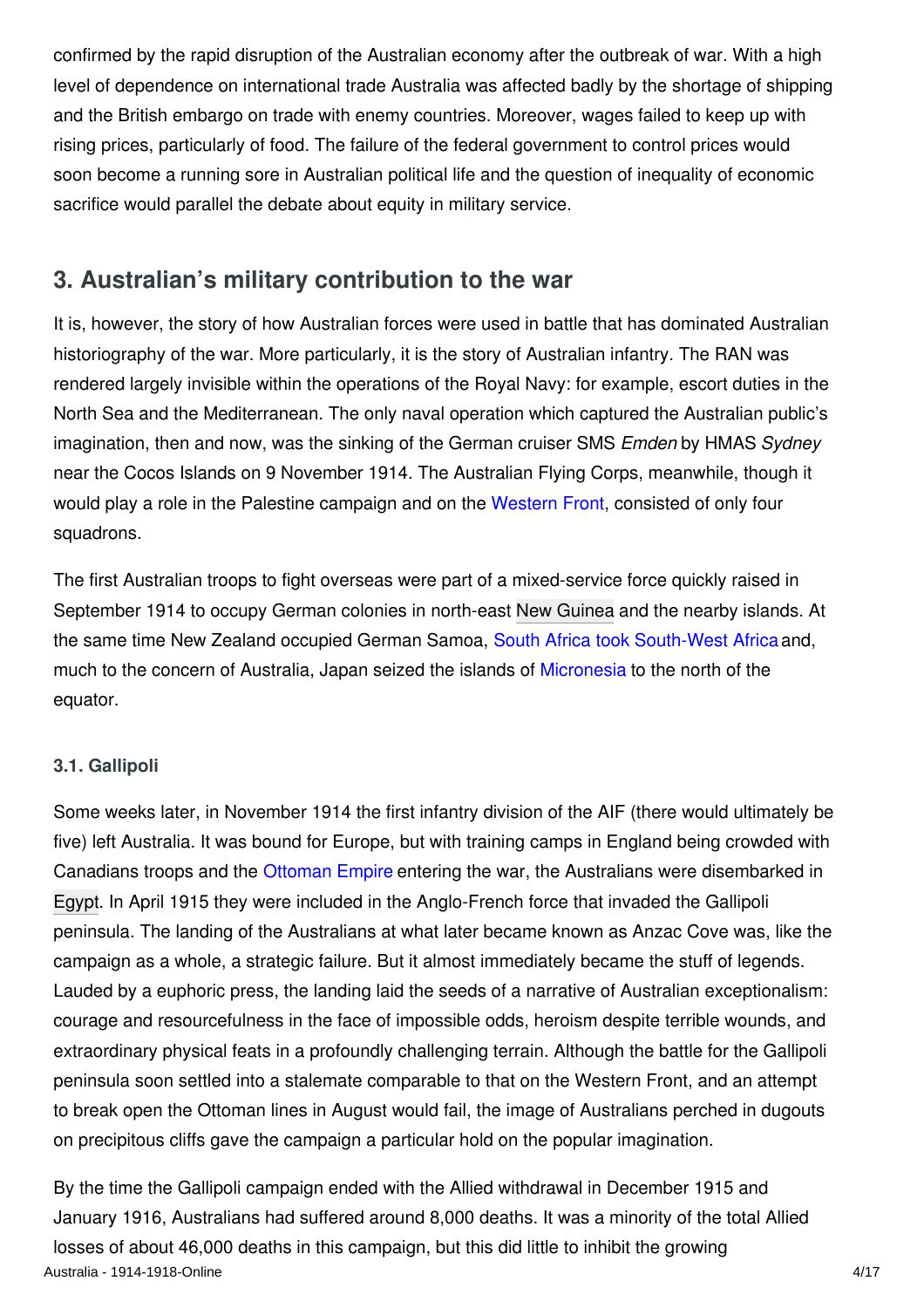appropriation by Australians of Gallipoli as a campaign was essentially "Australian." Even the NZ in "Anzac" tended to be marginalized in later years, despite the New Zealanders suffering nearly 2,500 deaths at Gallipoli.

#### **3.2. The Western Front**

"Gallipoli" is now coded in Australia for the First World War, a phenomenon that tells us more about the processes of memory making than it does about the history of the war. In fact, the casualties at Gallipoli were rapidly eclipsed by those of the AIF on the Western Front. Deployed to France in the first half of 1916, the Australians were engaged in a diversionary action from the [Battle of the Somme](http://encyclopedia.1914-1918-online.net/article/somme_battles_of) on 19 July, at Fromelles (also known as Fleurbaix). Almost a classic of poor planning by the British command, this action resulted in the highest casualty rate, 5,533 dead and wounded, in any twenty-four hour of action by the AIF on the Western Front. However, the subsequent use of the 1<sup>st</sup>, 2<sup>nd</sup> and 4<sup>th</sup> Divisions in the Battle of the Somme proper, most notably at Pozières and Mouquet Farm in July to September 1916, caused far higher casualties: some 23,000 casualties were suffered in forty-two days, making the Windmill site at Pozières, in the word of Charles Bean, "a ridge more densely sown with Australian sacrifice than any other place on earth."[4]

After enduring a wretched winter on the Somme, Australian troops were deployed at Bullecourt in April and May 1917, as part of the Battle of Arras launched by the British in support of the disastrous French offensive of General [Robert Nivelle \(1856-1924\)](http://encyclopedia.1914-1918-online.net/index/names/1038074231). Notable for the botched use of [the first generation of](http://encyclopedia.1914-1918-online.net/article/prisoners_of_war_australia) [tank](http://encyclopedia.1914-1918-online.net/article/tanks_and_tank_warfare)[s, and the capture of the largest single number of Australian prisoners of](http://encyclopedia.1914-1918-online.net/article/prisoners_of_war_australia) war (1,170), Bullecourt fuelled an Australian perception that they were being misused by the British high command. The subsequent attack at Messines, near Ypres, in June 1917, however, was a major operational, if not strategic success.

All five Australian divisions, Australian [artillery](http://encyclopedia.1914-1918-online.net/article/artillery) units and medical support teams, were drawn into the protracted Third [Battle of Ypres](http://encyclopedia.1914-1918-online.net/article/ypres_battles_of), from 31 July to mid-November 1917. The actions at Menin Road (20 September 1917), Polygon Wood (26 September 1917), and Broodseinde (4 October 1917) all gained most of their objectives, and might have been remembered as victories, had not the British Commander-in-Chief General [Douglas Haig \(1861-1928\)](http://encyclopedia.1914-1918-online.net/index/names/119023342) insisted on continuing the attacks on the wasteland of Passchendaele in October and November 1917. This ensured that in Australia, as in Britain, Passchendaele became synonymous with futility and the horrors of fighting in the mud of Flanders. With 21,800 Australian deaths being incurred (more than a third of all dead during the entire conflict), 1917 was the worst year of the war.

In 1918 Australians played a significant role in, firstly, holding the German attack on Amiens in March–April 1918. The recapture of the strategic town of Villers-Bretonneux on the night of 24–25 April would become one of the dominant memories of the war: partly because of its coinciding with the anniversary of the landing at Gallipoli, or Anzac Day, and partly, because the grateful French population constructed their town's identity around the memory of this battle in later decades. Australia - 1914-1918-Online 5/17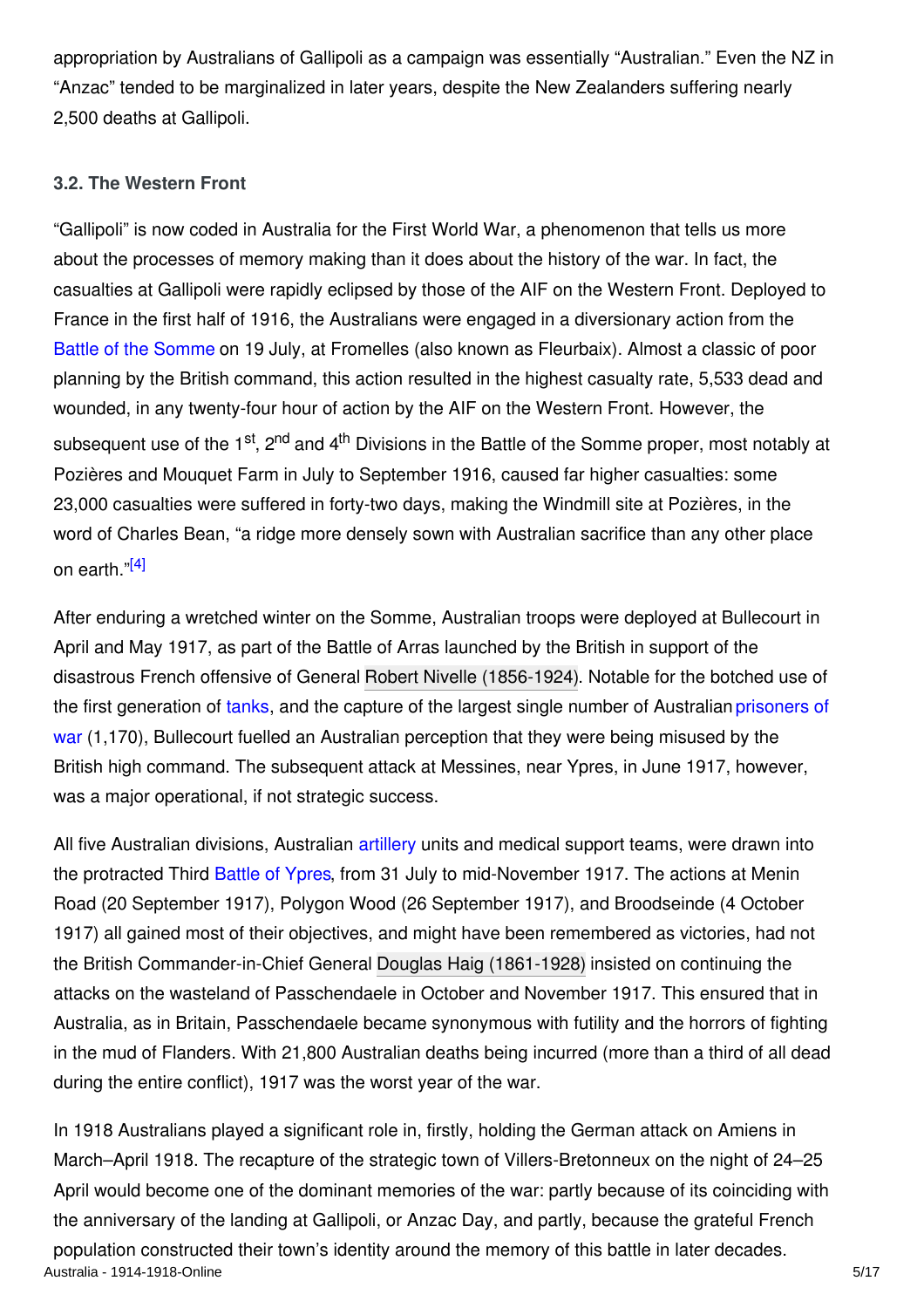Then, after a preliminary action at Le Hamel, which displayed the power of the new [weapons](http://encyclopedia.1914-1918-online.net/article/weapons) system of tanks, artillery, [aircraft](http://encyclopedia.1914-1918-online.net/article/aircraft_fighter_and_pursuit) and infantry working in combination, the Australians Corps, for the first time under an Australian commander in the person of [John Monash \(1865-1931\)](http://encyclopedia.1914-1918-online.net/index/names/123180996), led the offensive near Amiens on 8 August 1918, the battle which General [Erich Ludendorff \(1865-1937\)](http://encyclopedia.1914-1918-online.net/index/names/118574841) famously described as "The Black Day of the German Army." The attack was spearheaded not just by Australians but by the Canadian Corps. Both Australians and Canadians would soon claim this victory as their own, and in Australian popular memory Amiens would be mythologized as the event which precipitated the German defeat in the war.

The last months of the war saw Australian forces, showing the tactical innovation for which both they and the Canadian Corps were now justly renowned, pushing along the banks of the Somme, capturing the strategic town of Péronne and then, in September and early October 1918, breaking through the Hindenburg Line in the vicinity of Bellenglise and the St Quentin Canal. The Australian divisions were now seriously understrength, thanks to the decline of voluntary recruitment at home, and there were several instances of "collective ill-discipline," verging on mutiny, when battalions were cannibalized into each other. This reorganization violated one of the core values which had sustained the morale of the soldiers of the AIF during their four years of service without any home leave: comradeship, or as Australians would put it, mateship. At the insistence of William Morris "Billy" Hughes (1862-1952) the AIF was withdrawn from the frontline in October 1918; hence, only the Australian Flying Corps was in action in [France](http://encyclopedia.1914-1918-online.net/article/france) and Belgium when the war ended in November 1918.

## **3.3. The Palestine campaign**

Lesser known than their involvement at Gallipoli and the Western Front is the role that Australians played in the Palestine campaign against the Ottoman forces. When the AIF infantry divisions left Egypt for France in early 1916, the Australian and New Zealand Mounted troops remained to counter the Ottoman threat against the Suez Canal. When by August 1916 the Ottoman push through Sinai had been contained in the Battle of Romani, the multinational forces of the British desert forces (which had various titles throughout the war) gradually moved onto the offensive: first, the Mediterranean outpost of El Arish was occupied, and then, in December 1916, the Ottoman position at Magdhaba. This was the kind of warfare which resonated with the popular image of the Australian Light Horsemen—men for whom life in the outdoors, or the Australian "bush," had naturally equipped them for battle on horseback. But, in fact, the intractable logistics of warfare in the desert, the chronic shortage of water, command errors and the competing demands of the Western Front all meant that progress in Palestine was slow in 1917. It took three assaults to capture Gaza, an operation which was facilitated on 31 October 1917 by a spectacular attack, including a charge by Australian mounted troops, against Beersheba. (This operation was immortalized in two later chauvinistic cinematic productions, one produced when Australians were again fighting in the Middle East during the Second World War.) By the end of 1917 Allied troops under General [Edmund Allenby \(1861-1936\)](http://encyclopedia.1914-1918-online.net/index/names/119161311) had ridden triumphantly into Jerusalem, taking the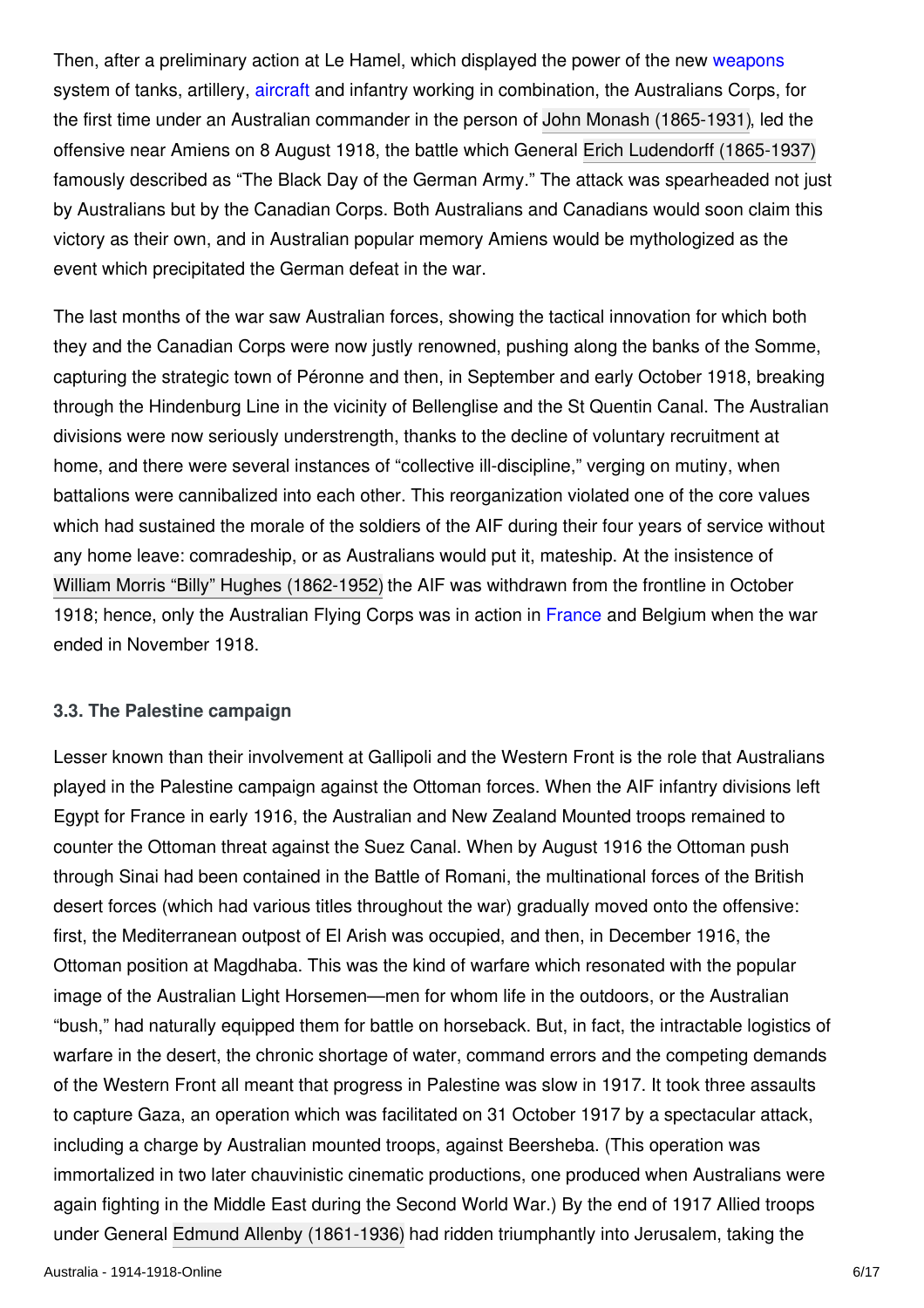city which over the centuries had inspired the Christian crusade against Islam.

Progress again slowed in 1918, thanks to the Allied crisis when the Germans broke through on the Western Front in the spring, but after holding a large Ottoman offensive in July, the Allied forces shattered the enemy armies at Megiddo in September 1918. Advancing with the forces of the Arab revolt, under the leadership of [Thomas Edward Lawrence \(1888-1935\)](http://encyclopedia.1914-1918-online.net/index/names/118570366), they captured Damascus on 30 September. In late October two cavalry divisions went on to capture Aleppo, the strategic railway junction some 300 kilometers to the north. Though much of this detail of the Palestine campaign has now been eclipsed in popular memory by other campaigns of the war, it is noteworthy in that it was in this theatre that the first Australian was appointed to Corps command, General Sir [Harry Chauvel \(1865-1945\)](http://encyclopedia.1914-1918-online.net/index/names/1068186240).

## **3.4. Remembering battle**

The experience of Australian forces in 1915–1918 spawned a number of popular beliefs which have endured to this day. One is the conviction Australian infantry were used profligately by the British command as shock troops. Their casualty rate was indeed high, but this was probably attributable to the fact that the AIF had very little administrative and logistical "tail." Secondly, Australian troops are remembered as ending the war with a reputation for being, as Bean put it, "the most effective of all the forces on the side of the Allies."<sup>[5]</sup> There is indeed ample evidence that the AIF was viewed by many British authorities as a formidable, if undisciplined, fighting force. But the Australian reputation for tactical innovation has to be shared with the Canadian Corps. In the opinion of Christopher Pugsley, it was the Canadians who pioneered some of the tactics in which Australians later excelled.<sup>[6]</sup> Finally, there persists, at least among some of the more chauvinistic commentators, the belief that Australians effectively won the war in the Hundred Days Offensive after the Battle of Amiens. The fact that the depleted AIF formed only a small proportion of the huge multinational armies confronting the Germans in the last months of the war is rarely conceded.

# **4. Australians at home**

Against the backdrop of these battles, another "war" was being fought out on the Australian home front. The initial consensus about the decision to support Britain remained largely unchallenged until mid-1915. This was a period in which Australia suffered very few battle casualties and the Labor Prime Minister [Andrew Fisher \(1862-1928\)](http://encyclopedia.1914-1918-online.net/index/names/122882385) refrained from being very interventionist in recruitment. Gallipoli, however, transformed the political landscape. Not only did the casualties incurred in the landing and the consolidation of the ANZAC position in the following weeks generate a demand for new recruits to replace the men lost, but the news of Australian heroism galvanized the forces of patriotism into a more intense and intrusive mobilization.

The efforts of these patriots were focused, firstly, on raising funds to purchase "comforts" for the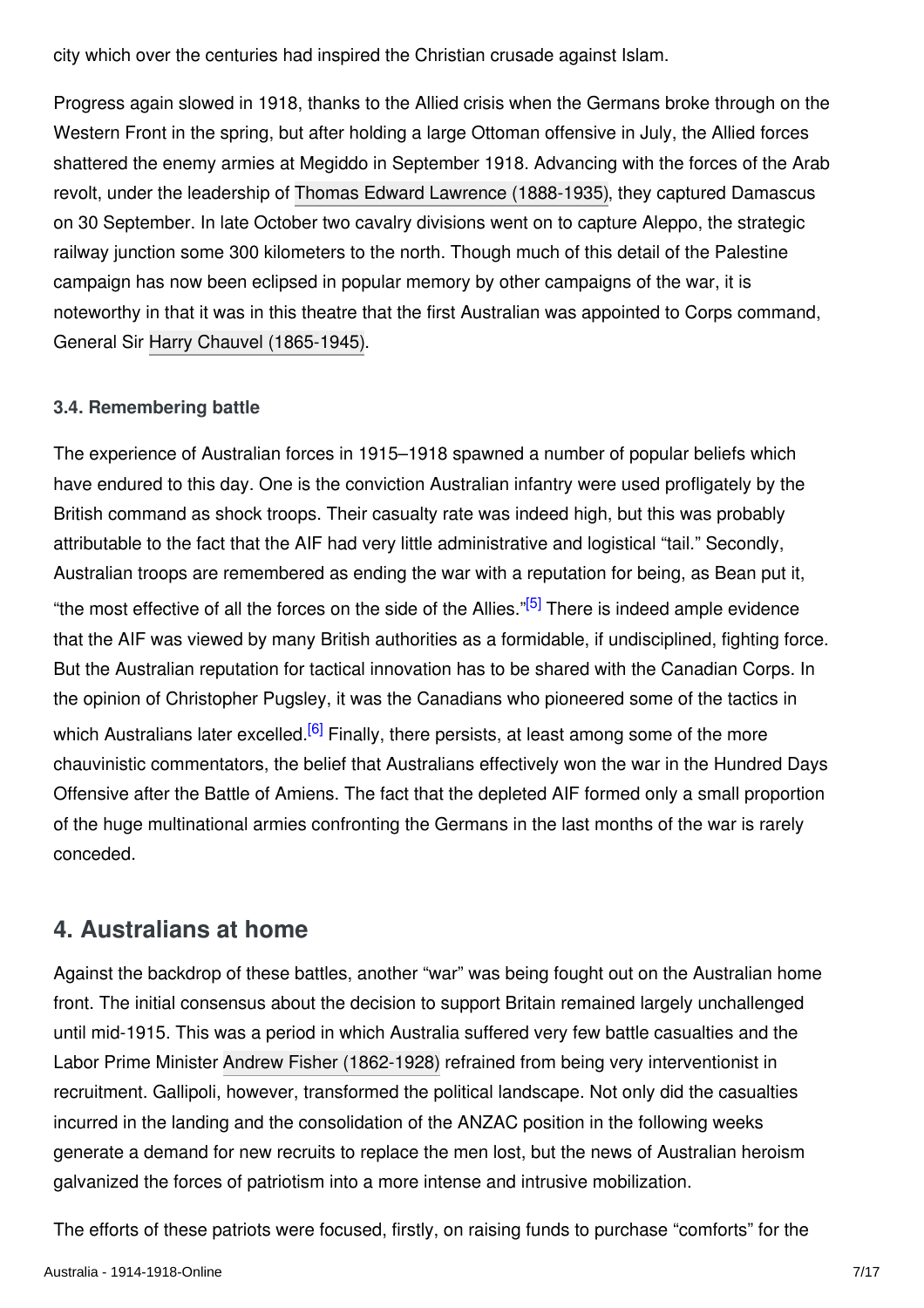troops abroad and to support their families at home. It was initially assumed that this charitable work would be supplied by voluntary forces rather than the embryonic social welfare state. Across Australia patriotic funds sprang up, the most notable of them being the Australian branch of the British [Red Cross](http://encyclopedia.1914-1918-online.net/article/red_cross) established in August 1914 by Lady [Helen Munro Ferguson \(1865-1941\)](http://encyclopedia.1914-1918-online.net/index/names/1068189061), wife of the Scottish Governor-General. By 1918 there would be 82,000 women and 20,000 men and boys employed in the Red Cross - this at a time when the number of women in paid employment was around 55,000.<sup>[7]</sup> Overseas, the Red Cross followed the men to the front while entrepreneurial women established an Australian Wounded and Missing Enquiry Bureau in London to meet the demands of anxious families for information about the missing.

The patriotic fund movement was a remarkable industry in its own right but it has been largely forgotten in the historiography of the war. Its very success reflects the fact, troubling to later generations of feminist historians, that the First World War did not transform prevailing ideas about femininity in Australia. Instead, traditional gender [stereotypes](http://encyclopedia.1914-1918-online.net/article/stereotypes) were reinforced by the war. Australian men were expected to fight while their women remained at home, "waiting and weeping." In contrast to Britain, the war did not offer Australian women many new employment opportunities, and women generally did not replace men in factories, transport and public administration (though there was some shift of women from domestic work to industrial employment, office work, banking and insurance).

Moreover, voluntary work at home was seen by some women - then, and later - as a poor substitute for serving in the "real war." Many [Australian women](http://encyclopedia.1914-1918-online.net/article/womens_mobilisation_for_war_australia) sought employment as cooks, stretcher bearers and drivers at the front. But the Australian military authorities deemed only nursing, an occupation that affirmed women's traditional role as nurturers, to be acceptable service. For feminists, then, the war was a lost opportunity. Although the patriotic workers gained new skills of organization and had a high public profile, they did not challenge gendered stereotypes and accepted patriarchal leadership of their organizations.

Finally, the values that patriotic women espoused were ones which we struggle now to comprehend: imperial loyalty, [militarism](http://encyclopedia.1914-1918-online.net/article/militarism) and support for conscription. In Australia, as elsewhere in Europe, the Red Cross became militarized, appropriated for the cause of nationalism and facilitating the work of the State by relieving it of many of its obligations to provide for its citizens.

#### **4.1. Recruitment**

The second element of the home-front mobilization was the campaign for recruitment. In June and July 1915 major enlistment campaigns were launched by the Victoria and New South Wales governments, their energies being fuelled by some residual inter-colonial rivalry. In July 1915 some 36,575 men enlisted, the highest total, it would eventuate, for any year of the war.<sup>[8]</sup> The federal government, meanwhile, established a bi-partisan Federal Parliamentary War Committee to coordinate recruitment across the states and develop schemes for supporting returned soldiers and the families of the dead. Progressively, a vast system, known as "Repatriation" or "the Repat," Australia - 1914-1918-Online 8/17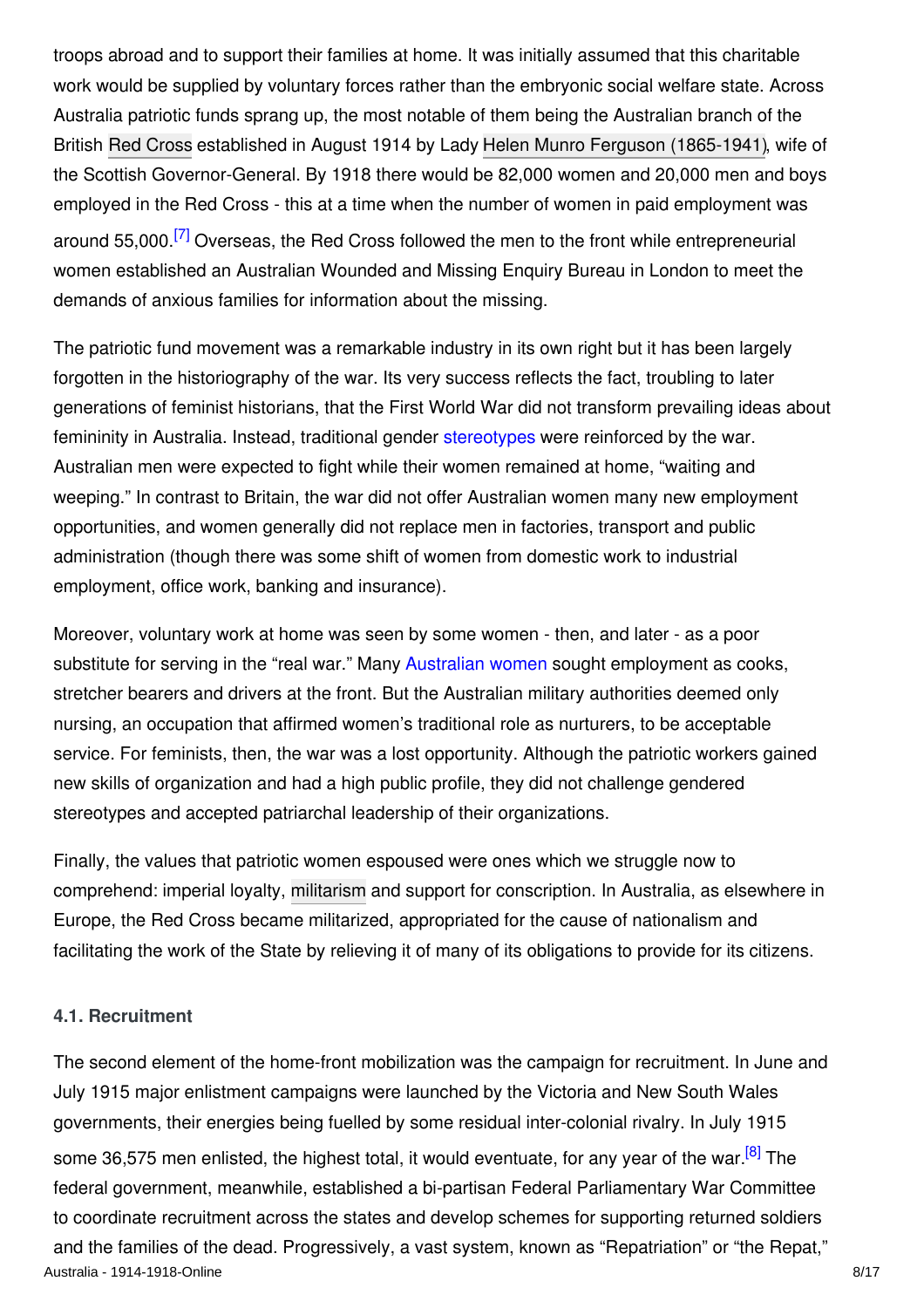was created, offering veterans medical care, preferential employment, pensions and opportunities for land settlement. Bereaved families were also entitled to financial support. As the authorities saw it, these benefits were the obverse side of the coin of recruitment. How could a man be expected to risk his life, if he were not confident that he and his family would be cared for in the event of his injury or death?

#### **4.2. Conscription**

Despite these efforts to induce men to volunteer, the demand for conscription mounted from mid-1915 on. For many loyalists this was not simply a question of the need for more men to replace the losses on Gallipoli. It was the moral obligation of all citizens to serve their country and the Empire. In September 1915 a Universal Service League (USL) was created by leading political and community leaders in New South Wales. Modeled on the British National Service League, it demanded that the federal government move to modify the 1903 Defence Act to permit conscription for overseas service.

This demand presented the leaders of the ALP government with profound difficulties. Although Hughes, had no problems with the principle of compulsion - his political base was the trade union movement in which the "closed shop" principle was sacrosanct - many of his Labor colleagues and the wider industrial movement were bitterly opposed to conscription. When the USL was created, a national trade-union meeting responded with a counter organization, the Anti-Conscription League, while union councils around the nation declared themselves opposed to compulsion. As they saw it, military conscription might be the precursor to industrial conscription which would challenge hard-won workers' rights. Given the declining standards of living for the working classes, there should be also a "conscription of wealth" as well as men.

The Fisher government therefore initially decided to hold a War Census. Taking its inspiration from the British National Service Registration Act, this required all males between eighteen and sixty years of age to complete a survey about their potential for military service (their age, occupation, health, amount of military training) and their personal wealth (assets, property and income). Seemingly an attempt to compile data, the War Census when conducted in late 1915, inflamed the suspicions of anti-conscriptionists, particularly as it was followed in December by a government demand that men answer a set of intrusive questions including: "If [you are] not willing to enlist now, are you willing to enlist at a later date? Reply 'Yes' or 'No' and if willing, state when. If [you are] not willing to enlist, state the reason why, as explicitly as possible."

The issue of conscription was kept under control in the first half of 1916 while Hughes was in London for consultations with the British government. However, he returned in August 1916 convinced of the need to force through conscription. Britain had introduced conscription for single men and childless widowers in January 1916 and extended this to married men in May. New Zealand too, Australia's close Dominion "cousin" and partner in the ANZAC forces, passed legislation in May 1916, conscripting non-Maori males. This would be extended to Maoris in June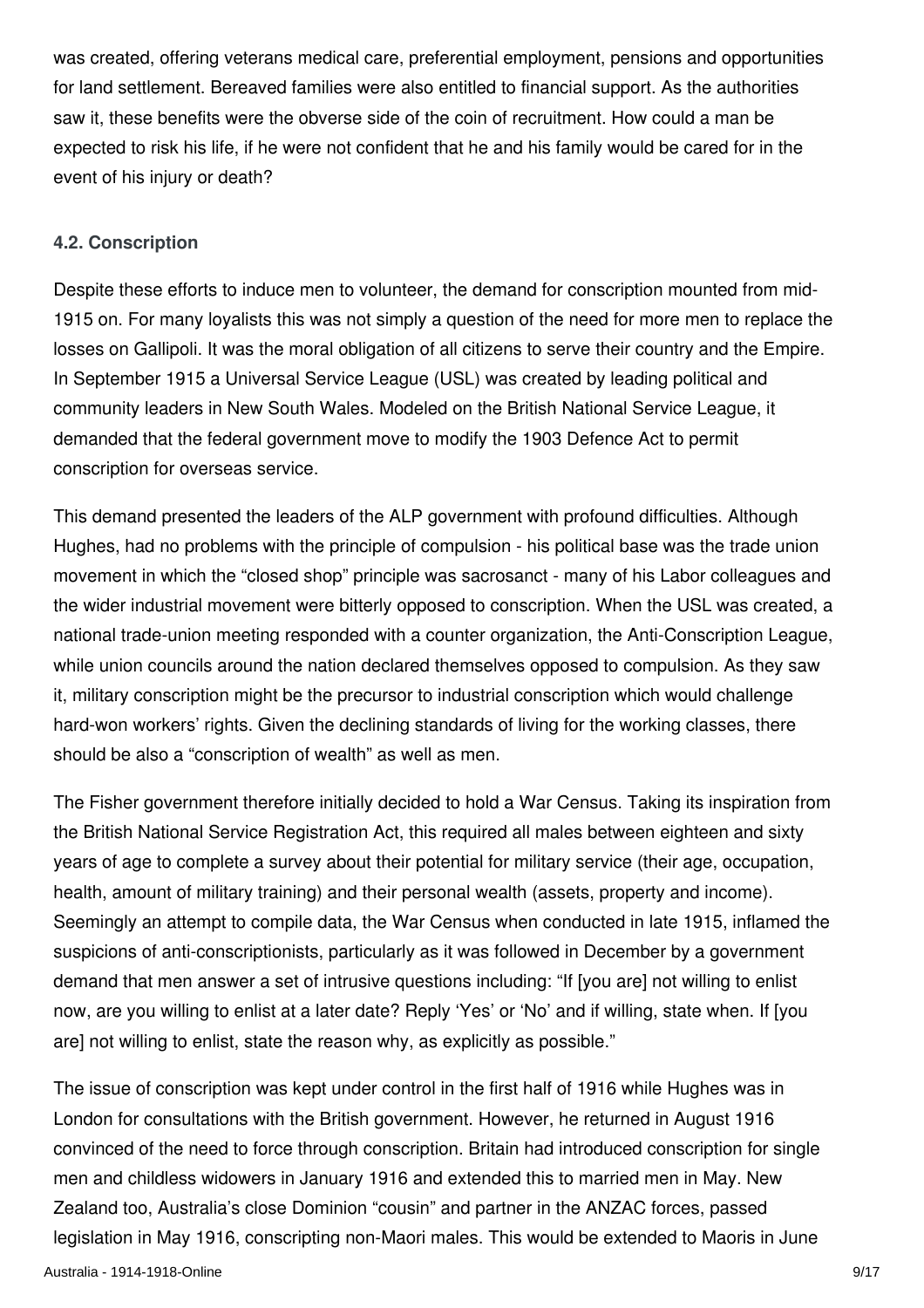1917.

However, Hughes' options were limited. Although Labor had a majority in both houses of parliament, legislation for conscription would split the ALP. Furthermore, Hughes could not be confident of the support of his Labor ministers if he used the emergency powers of the War Precautions Act. This Act, passed in October 1914, had given the federal government extensive powers of control, [censorship](http://encyclopedia.1914-1918-online.net/article/censorship) and coercion, which Hughes had no hesitation in using against his political opponents. But the Chief Justice of Australia advised that its use to introduce conscription could be unconstitutional. So Hughes decided to seek a mandate from the Australian people, by means of a referendum or plebiscite.

The campaign which followed in September and October 1916 (only to be repeated in late 1917) was the most bitter and divisive in Australian political history. Against a backdrop of the Battle of the Somme, Australians exploded in an eruption of mass grief and anger. The core issue in dispute was whether conscription was needed militarily. But underpinning the debate was a clash of principles: about the obligations of citizenship, the equality of sacrifice in times of national crisis, and the exercise of power by the Australian State. All of this was fuelled by an explosive mix of anxieties: about the demographic implications of denuding the country of its fittest and best men, about military compulsion paving the way for industrial conscription, and about soldiers being replaced in the workforce by women or cheap Asian labour. Civil libertarians meanwhile questioned the morality of the State's compelling individuals to kill and were further alienated by the heavy-handed censorship and repression of dissent by the Hughes government. The debate was also infused with a noxious sectarianism as Catholics, who constituted 22 percent of the Australian population and were mostly working class and of Irish extraction, were radicalized by declining standards of living and the ruthless suppression by the British of the [Easter uprising](http://encyclopedia.1914-1918-online.net/article/easter_rising_great_britain_and_ireland) in Dublin.

In the event, conscription was narrowly defeated in October 1916. The impact on the political landscape was dramatic. Even before the vote had been taken, Hughes' Cabinet had split (when he had called up men, supposedly for home defence, but presumably because he thought the vote would be yes). Hughes was also expelled from the NSW branch of the Labor movement, the state in which he had his electorate. Then in November 1916, as the federal Labor parliamentary party, or caucus, prepared to cast a vote of no confidence, Hughes stopped the debate, left the room and called on those who agreed with him, to follow him. Twenty-four Labor parliamentarians did. This group of defectors then rapidly created a new political party, the National Labor Party, stitched together a new cabinet, and with the support of the Governor-General, formed a new government. Hughes anticipated, correctly, that he would get the support of the Liberal Opposition. Two months later, after prolonged jostling for position, his new Labor and the Liberals formed a coalition, the **Nationalists** 

Hughes would lead this hybrid party to the polls in May 1917 and, despite allegations of corruption, would win a handsome majority on a "Win the War" ticket. The vote against conscription, it turned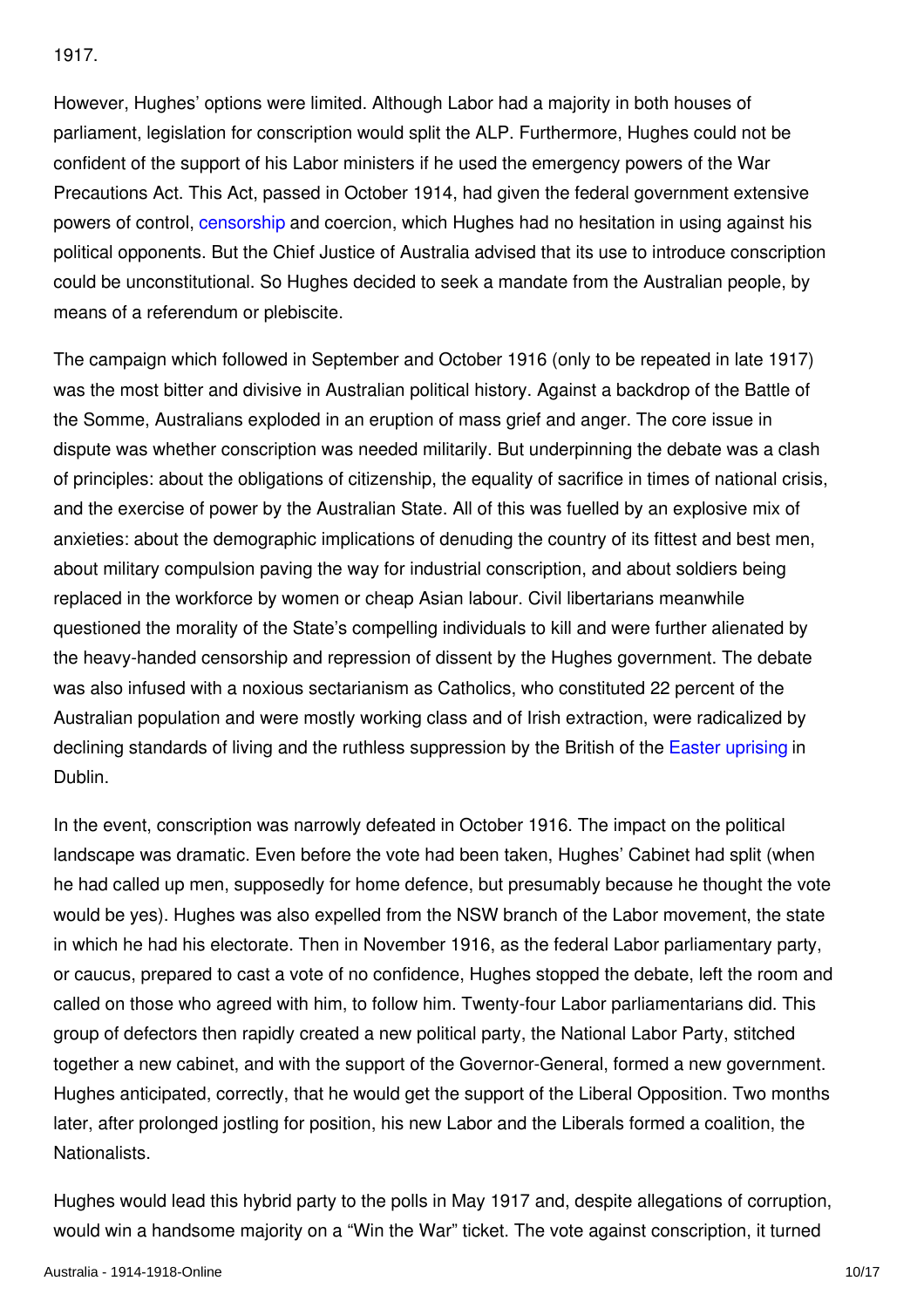out, had not been a vote against the war. In the months that followed the Nationalists effectively stigmatized their opponents as "disloyal." The ALP, which in 1914 had the potential to dominate Australian politics, was pushed to the margins of federal politics (though less so at the state level) for almost two decades. In retrospect it is clear that the Labor split of 1916 heralded a major shift to the right in Australian federal politics.

The issue of conscription, however, did not go away: nor would the losses in battle which were on such a scale in 1917 that voluntary enlistment could never bridge the gap. The Nationalists, on whom Hughes was now dependent for power, would not let the issue rest.

#### **4.3. The Great Strike**

Before conscription was again put to the vote, the labour movement erupted in a great strike in August 1917. For the first two years of the war the trade unions, which had a membership of over 500,000.<sup>[9]</sup> had voluntarily limited their industrial action, but by 1917 their patience was exhausted. A relatively minor dispute in the New South Wales Tramways Workshops in Sydney triggered strikes in sympathy by over 69,000 workers along the eastern seaboard, from a broad range of industries. At the height of the strike more than a quarter of all NSW unionists were on strike.<sup>[10]</sup> In Melbourne, the capital of Victoria, the streets erupted in violence as women, angered at the continuing high prices of food, smashed shop fronts and factories using non-union labour. In turn, the government responded viciously, deregistering unions, mobilizing a volunteer "scab" workforce and blocking unionists from returning to work. Ultimately, the workers were defeated in what was arguably the most cataclysmic event in the class struggle of early 20<sup>th</sup> century Australia. Yet for all the passion and polarization that the great strike engendered, it does not figure prominently in Australian histories of the war. While Australians are routinely exhorted to remember the mateship of soldiers in battle, the solidarity of the workers who banded together in a collective resistance against industrial oppression is scarcely recalled. Since the dominant narrative to emerge from the First World War was Anzac's role in nation building, narratives of social justice and democratic equality have been elided.

#### **4.4. Conscription 1917**

It was in the aftermath of this embittering industrial dispute that Hughes decided to try again to secure a mandate for conscription. The second campaign saw a replaying of the arguments of the 1916 debate, but the public mood was, if anything, more hysterical and bitter. Public meetings were increasingly violent, with returned soldiers attacking anti-conscriptionists and women attacking women. Hughes himself was pelted with an egg when campaigning in Queensland, an incident which he exploited to create a Commonwealth Police Force, supposedly to intervene to impose federal law when a state failed to enforce it. Infuriated by the opposition of the Melbourne Catholic Archbishop [Daniel Mannix \(1864-1963\)](http://encyclopedia.1914-1918-online.net/index/names/1026759501) and the radical Labor premier of Queensland, [Thomas Joseph Ryan \(1876-1921\)](http://encyclopedia.1914-1918-online.net/index/names/1065752806), Hughes also used the powers of the War Precautions Act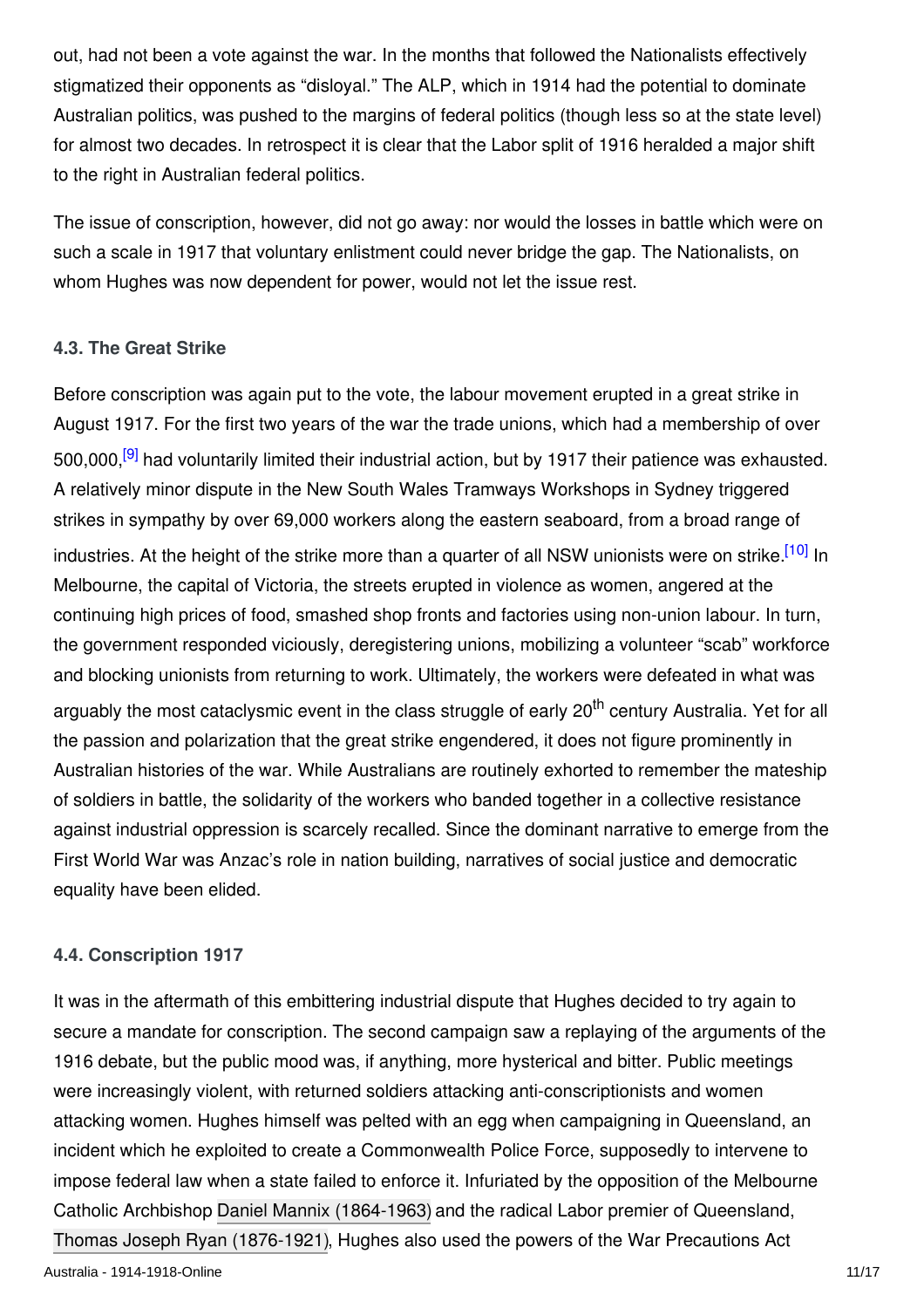more arbitrarily than ever to suppress dissent. Yet again the vote was lost by a slightly larger margin than in 1916.

Thereafter conscription was excluded as a policy option. Voluntary enlistments continued to decline, lifting only when the German spring offensive in 1918 made it seem that the Allies might lose the war. The gap between enlistments and casualties widened in the latter months of the war, and in June 1918 the labour movement came close to withdrawing its support for voluntary enlistment and demanded an end to the war through a negotiated peace. Had the war not concluded in late 1918, the ALP may have split again. The infantry divisions in France would have had to be cannibalized in 1919.

# **5. War aims and diplomacy**

Australia had entered the war as a result of imperial foreign policy, but it always had a distinctive sense of its own [war aims.](http://encyclopedia.1914-1918-online.net/article/war_aims_and_war_aims_discussions_australia) The primary of these was the maintenance of British power which would guarantee Australia's regional security and the control of its sea lanes of communication. As the war progressed, however, Hughes in particular, identified other foreign policy objectives.

# **5.1. Imperial relations**

[Like](http://encyclopedia.1914-1918-online.net/index/names/139673350) [Robert Borden \(1854-1937](http://encyclopedia.1914-1918-online.net/index/names/118993844)[\) of Canada,](http://encyclopedia.1914-1918-online.net/index/names/139673350) [Jan Smuts \(1870-1950](http://encyclopedia.1914-1918-online.net/index/names/11879776X)[\) of South Africa and William](http://encyclopedia.1914-1918-online.net/index/names/139673350) Massey (1856-1925) of New Zealand, Hughes became determined that the Dominions, who were making such a blood contribution to the imperial war effort, should be rewarded with a new status within the British Empire. While in London in 1916, he managed to secure a place in the British delegation to the Paris Economic Conference, where he argued strongly that Germany should be excluded from post-war trade. He continued to pursue this objective passionately, though with diminishing effect, in the later years of the war. Hughes' inclusion in the imperial delegation was attributable to his having made a very public impact on the British press and society as a dynamic and resolute war leader.

Thanks to his precarious domestic political situation, Hughes could not attend the 1917 Imperial War Conference held in London in March and April. Here the status of the Dominions was redefined in a way that would be formalized in the 1926 Imperial Conference as "autonomous Communities within the British Empire, equal in status, in no way subordinate one to another in any aspect of their domestic or external affairs, though united by a common allegiance to the Crown, and freely associated, as members of the British Commonwealth of Nations." When the Imperial War Conference again convened in June and July 1918, Hughes was present and joined forces with the other Dominion leaders to push for further change in imperial relationships. The cumbersome arrangement whereby Dominion Prime Ministers could communicate with the British Prime Minister only through their Governor-General and the colonial office, was challenged and amended. The Dominions also insisted on greater consultation in future imperial decision making only to find that in October the British government agreed to the terms of the armistice with Australia - 1914-1918-Online 12/17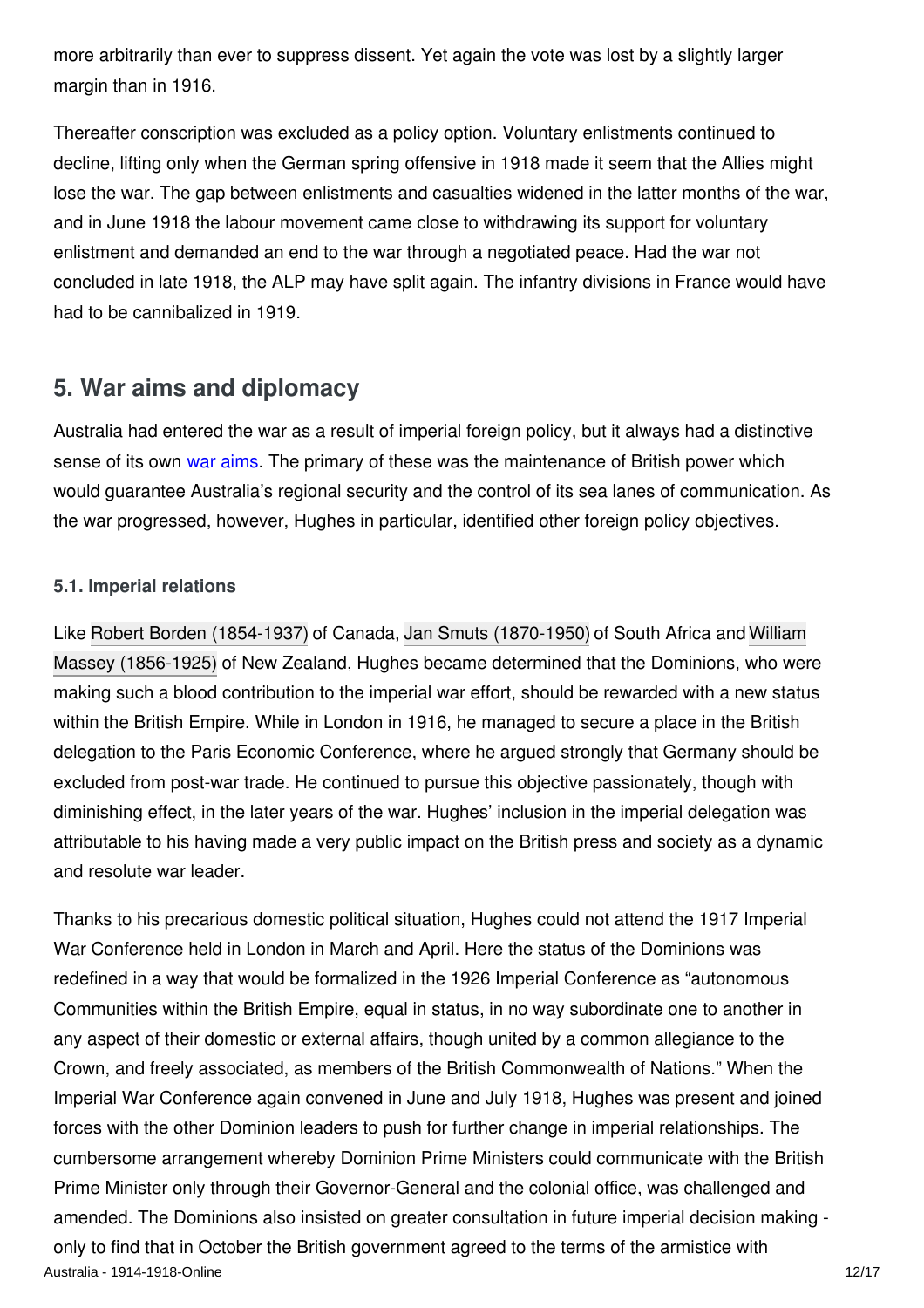Germany on the basis of President [Woodrow Wilson's \(1856-1924\)](http://encyclopedia.1914-1918-online.net/index/names/118643401) [Fourteen Points](http://encyclopedia.1914-1918-online.net/article/fourteen_points), without consulting them. For Hughes, who had no tolerance for liberal internationalism, this was a betrayal against which he railed very publicly. His cabinet colleagues at home, though sharing his dismay, were willing to swallow the British decision in the interests of the unity of the British Empire.

#### **5.2. Paris Peace Conference, 1919**

Yet, it was symptomatic of the changing relationships within the Empire that the British prime minister [David Lloyd George \(1863-1945\)](http://encyclopedia.1914-1918-online.net/index/names/118573675) supported the Dominions in claiming independent representation at the [Paris Peace conference](http://encyclopedia.1914-1918-online.net/article/the_paris_peace_conference_and_its_consequences) of 1919. This was the first time Australia had independent diplomatic standing and Hughes exploited the opportunity fully. In battles with Wilson which were to make him something of a folklore hero in Australian historiography, Hughes demanded that Australia retain control of German New Guinea, which it had occupied in 1914. Since the other Dominions also had no intention of relinquishing the colonies they had conquered, Hughes was ultimately successful. However, he had to accept not annexation but a compromise solution whereby the former German colonies were held as Class C mandates under the new [League of Nations](http://encyclopedia.1914-1918-online.net/article/league_of_nations). Hughes had also to concede that the Japanese could hold as mandates the islands they had occupied to the north of the equator.

In Paris Hughes was also successful, in his own terms, in blocking the attempt by the Japanese delegation to insert a clause guaranteeing racial equality in the League of Nations charter. For the Japanese this was a much coveted recognition of their growing international status - they were included in the Council of Ten at Paris - but for Hughes, it constituted an intolerable challenge to the White Australia policy. He took the lead in opposing it, whatever the offence he might cause to the Japanese. His cabinet colleagues in Australia feared that his public opposition might inflame militaristic sentiment in Japan, but in this, as in so much of his diplomacy, Hughes thought that he "spoke for Australia." Since Wilson himself was concerned that the Japanese claim would be opposed in US states such as California, which were as hostile as Australia to Asian immigration, Hughes won the day. There was no racial equality clause in the League of Nations charter.

But if he won on this point, Hughes lost his other battle at Paris, to get Germany to pay the full costs of the war to Australia. The reparations clauses of the [Treaty of Versailles](http://encyclopedia.1914-1918-online.net/article/versailles_treaty_of) are now so roundly condemned as unworkable that it is hard to imagine that Hughes thought them too generous. But faced with a huge war debt and spiralling costs in veterans' pensions and medical care, Hughes thought Australia would be crippled economically for generations. Indeed, by 1931 when reparations payments finally ended, Australia had received only £5,571 million against a total claim of £464 million: £364 million being for actual war expenditure, and £100 million for capitalized value of pensions, repatriation and loss to civilian property. Moreover, what Australia had received was largely made up of ships seized in Australian ports and the value of expropriated property in New Guinea.<sup>[11]</sup> Hence, for Hughes the Treaty of Versailles was "not a good peace" for Australia but it *was* a good one for the [United States](http://encyclopedia.1914-1918-online.net/article/united_states_of_america). "*She* who did not come into the war to make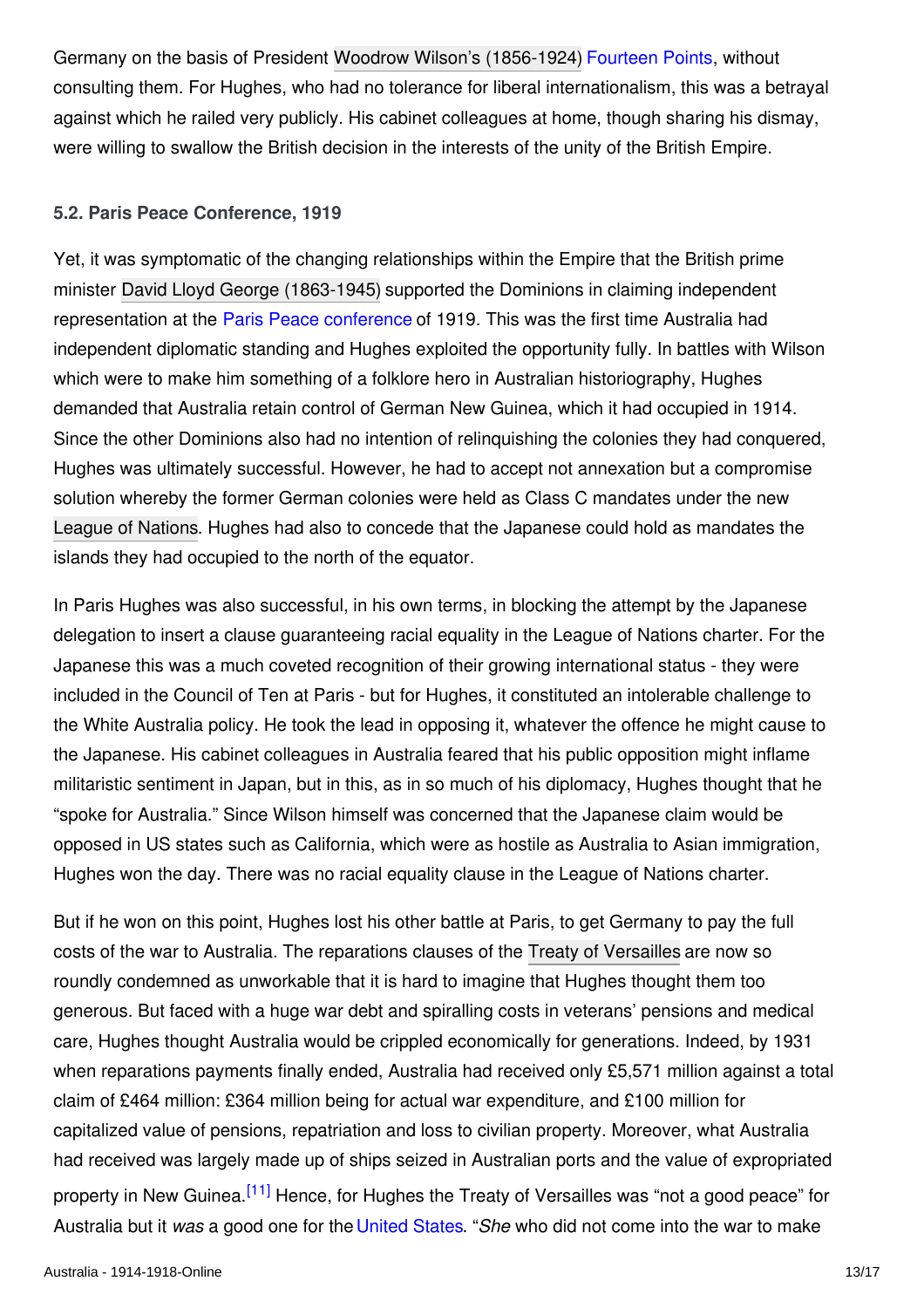anything has made thousands of millions out it. *She* gets the best ships. *She* has a good chance of beating us for world mercantile supremacy. *She* prevented us getting the cost of the war."[12]

# **6. The legacy of war**

The gains to Australians of the First World War were certainly not commensurate with the costs. Almost a fifth of those who served overseas were killed and unknown numbers of the wounded [would die prematurely over the next two decades. These losses - and those of the "Spanish"](http://encyclopedia.1914-1918-online.net/article/influenza_pandemic) influenza pandemic of 1919 which killed at least another 10,000 Australians, many of whom were young males<sup>[13]</sup> - changed the nation's demographics. The 1933 national census revealed 21,500 fewer men in the age group thirty-five to thirty-nine years, who were sixteen to twenty in 1914, than in the cohort thirty to thirty-four years. The gender balance changed too. Whereas in 1911 there were 109 men for every 100 women between twenty-five and forty-four, in 1933 there were ninety-eight men for every 100 women between thirty-five and thirty-nine.<sup>[14]</sup>

Added to this was the less quantifiable embittering of public life. Post-war Australia remained divided for years into the camps the conscription debates had spawned. The war had also given free rein to a xenophobia and insularity that infused the post-war years. During the war some 6,890 ["enemy aliens](http://encyclopedia.1914-1918-online.net/article/enemy_aliens_and_internment)," that is, Australians of enemy birth or extraction.<sup>[15]</sup> had been denied their civil liberties and herded into internment camps. At the war's end they were not reintegrated into Australian society but in the vast majority of cases deported. Others chose to leave because they could not face staying in the country which had turned so viciously against them.<sup>[16]</sup>

The paranoia about left-wing radicalism which the loyalists had fuelled during the war also persisted. Although the syndicalist movement, in the form of the Industrial Workers of the World, had been crushed in 1916–1917, by means of an Unlawful Associations Act, there remained other "enemies within," in the form of communists, non-British migrants, Irish nationalists, left-wing radicals and trade unionists. The War Precautions Act was repealed in 1920, but much of the surveillance apparatus the Hughes government had established during the war was retained to control the new "threat" to the established order. The loyalist elements of Australian society also remained mobilized, conducting vigilante-style attacks against meetings of the left, attacking Russian-Australians whose loyalty was suspect after the [Russian Revolution](http://encyclopedia.1914-1918-online.net/article/revolutions_russian_empire), and raising private armies to support the civil authorities in the inter-war years.

Yet, for all its negative legacy, the First World War would provide a foundational narrative of Australian nationalism in the form of the Anzac "legend" or "myth" that proved remarkably enduring. Originating in the landing at Gallipoli, this heroic narrative would soon be embedded in the commemorative rituals, literature and public discourse of the inter-war period. "Anzac," to use the popular short-hand, articulated a powerful vision of the Australian soldier as the product of a distinctive society and value system: a society in which the bush shaped the cultural imagination and social mores; in which men learned to be independent in spirit and thus natural and Australia - 1914-1918-Online 14/17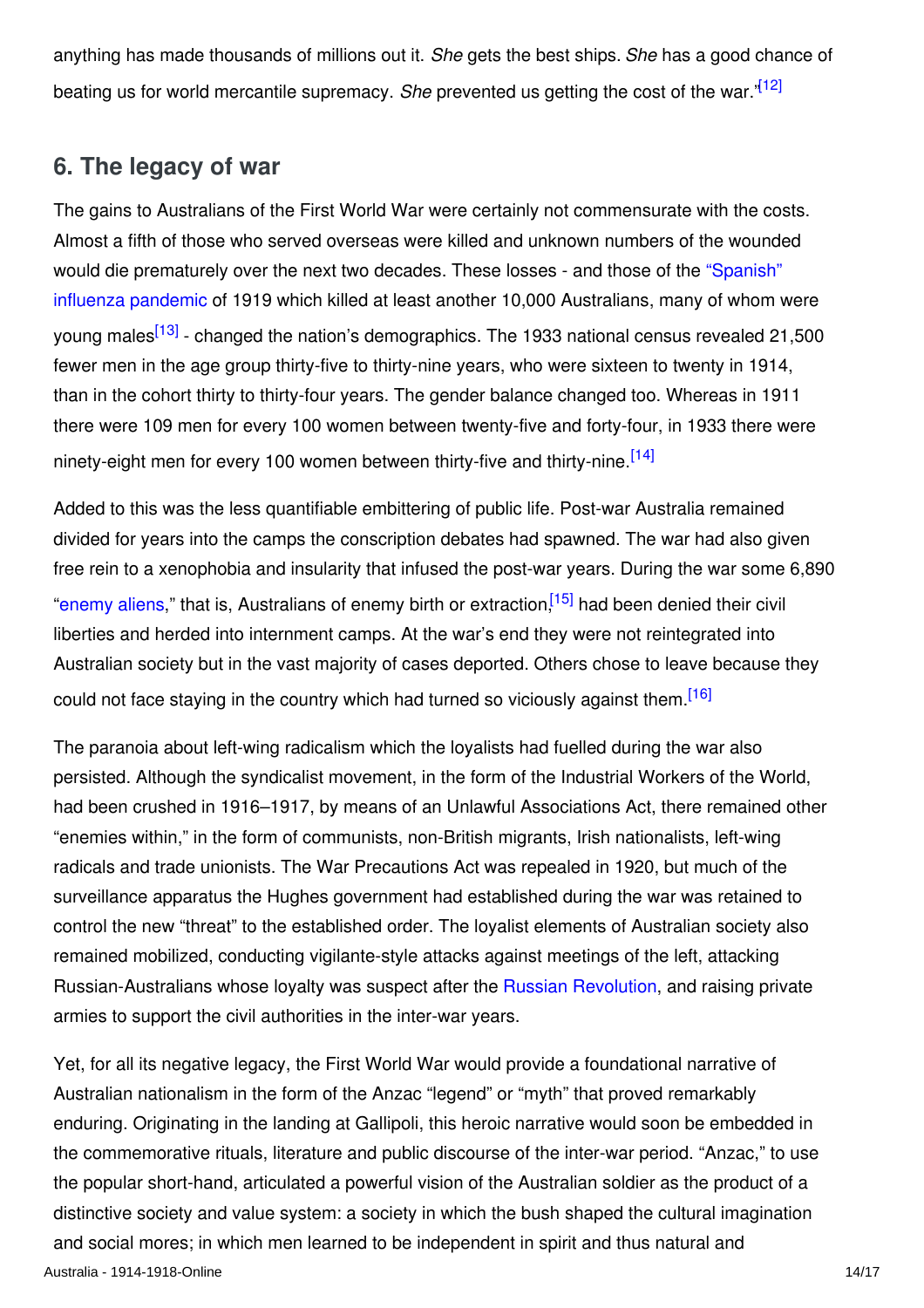resourceful fighters; in which the relative lack of class made men willing to challenge rank and authority; and in which the quality of mateship was valued above all.

Little of this was empirically verifiable but it told a story that many Australians wanted to hear. By the Second World War Anzac was so embedded in the national memory that it provided the imaginative framework wherein soldiers of that conflict were immediately positioned. Two decades later, when the Vietnam War, and the controversial use of conscription for service overseas, divided Australian society again, the "legend" would come under serious challenge, including from feminists who attacked its inherent misogyny. However, the memory "boom" of the late twentieth century brought an extraordinary revival of "Anzac." Why and how this happened is a subject still to be fully explained and which generates deeply politicized debate within Australia.<sup>[17]</sup> Yet, if the vast funds and energies being invested in the centenary of Gallipoli are any indication, it appears that at least some Australians still want to hear, albeit in a modified form, a valorizing narrative of the Australian experience of the First World War.

Joan Beaumont, The Australian National University

Section Editor: [Peter Stanley](http://encyclopedia.1914-1918-online.net/contributors/Peter_Stanley)

## **Notes**

- 1. ↑ Australian War Memorial, Deaths as a result of service with Australian units, [http://www.awm.gov.au/encyclopedia/war\\_casualties/?query=deaths+first+world+war](http://www.awm.gov.au/encyclopedia/war_casualties/?query=deaths+first+world+war) (retrieved, 13 May 2014); Australian War Memorial, First World War Embarkation Rolls Introduction, [http://www.awm.gov.au/research/people/nominal\\_rolls/first\\_world\\_war\\_embarkation/introductio](http://www.awm.gov.au/research/people/nominal_rolls/first_world_war_embarkation/introduction/?query=men+serving+overseas+service+first+world+war) n/?query=men+serving+overseas+service+first+world+war (retrieved 13 May 2014).
- 2. ↑ Statistics of the Military Effort of the British Empire During the Great War of 1914–1920, London [1920] 1992, p. 756.
- 3. ↑ Beaumont, Joan: Broken Nation: Australians in the Great War, Crow's Nest 2013.
- 4. ↑ Bean, C.E.W.: Anzac to Amiens: A Shorter History of the Australian Fighting Services in the First World War, Canberra 1946, p. 264.
- 5. ↑ Bean, C.E.W.: Sidelights of the War on the Australian Character. In: Journal of the Royal Australian Historical Society, 8/4 (1927), p. 211.
- 6. ↑ Pugsley, Christopher: The Anzac Experience: New Zealand, Australia and the Empire in the First World War, Auckland 2004, chapter 8.
- 7. ↑ Crew, Jennifer: Women's Wages in Britain and Australia during the First World War. In: Labour History, 57 (1989), p. 31.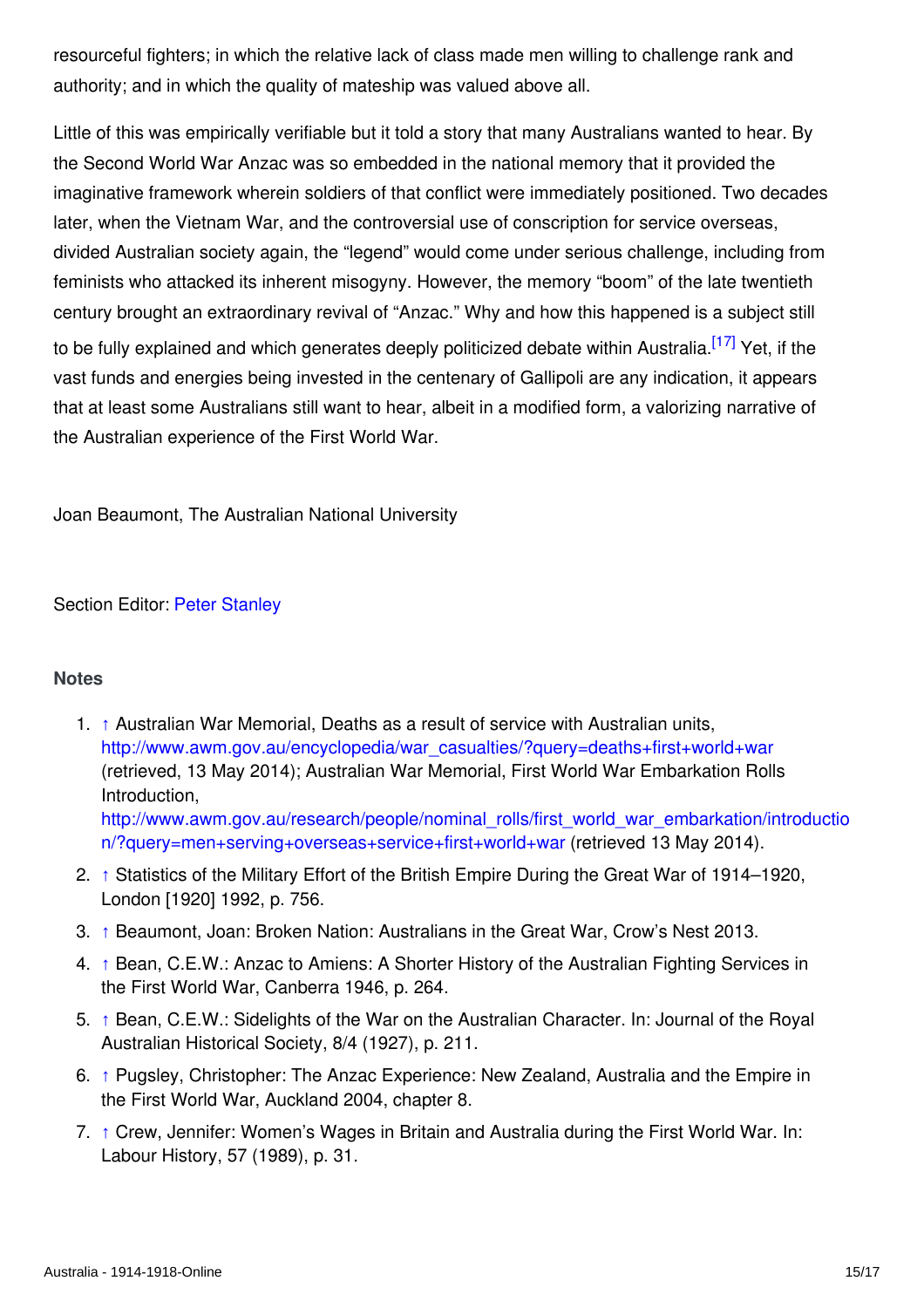- 8. ↑ For enlistments by month see Scott, Ernest: The Official History of Australia in the War of 1914-1918, volume XI, Australia during the War, Sydney 1936, pp. 871-872. Online version at [http://www.awm.gov.au/histories/first\\_world\\_war/AWMOHWW1/AIF/Vol11/](http://www.awm.gov.au/histories/first_world_war/AWMOHWW1/AIF/Vol11/) (retrieved May 2014)
- 9. ↑ Scott, Official History, XI 1936, p. 659.
- 10. ↑ Turner, Ian: Industrial Labour and Politics: The Labour Movement in Eastern Australia 1900–1921, Canberra 1965, pp. 139-61; Bollard, Robert: 'The Active Chorus': The Great Strike of 1917 in Victoria. In: Labour History, 90 (2006), pp. 77-94.
- 11. ↑ Scott, Official History 1936, p. 880; Fitzhardinge, L.F.: William Morris Hughes: A Political Biography, volume II, The Little Digger, 1914–1953, London 1979, p. 387.
- 12. ↑ Quoted in Meaney, Neville: Australia and World Crisis 1914-1923, volume 2, A History of Australian Defence and Foreign Policy 1901-23, Sydney 2009, p. 397.
- 13. ↑ Australian Government: Department of Health, History of Pandemics, <http://www.flupandemic.gov.au/internet/panflu/publishing.nsf/content/history-1> (retrieved 17 May 2014).
- 14. ↑ Australian Bureau of Statistics: Reflecting a Nation: Stories from the 2011 Census, 2012- 2013,<http://www.abs.gov.au/ausstats/abs@.nsf/Lookup/2071.0main+features952012-2013> (retrieved 26 May 2014).
- 15. ↑ Fischer, Gerhard: Enemy Aliens: Internment and the Homefront Experience in Australia, 1914-1920, Brisbane 1989, p. 77.
- 16. ↑ See Fischer, Enemy Aliens 1989, chapter 15.
- 17. ↑ For discussion of the revival of Anzac see Holbrook, Carolyn: Anzac: The Unauthorised Biography, Sydney 2014; Beaumont, Joan: Remembering the Heroes of Australia's Wars: From Heroic to Post-Heroic Memory. In: Scheipers, Sibylle (ed.): Heroism and the Changing Character of War. Basingstoke et al. 2014, pp. 334-48; Thomson, Alistair: Anzac Memories: Living with the Legend, Melbourne 2013; Twomey, Christina: 'Trauma and the Reinvigoration of Anzac: An Argument. In: History Australia 10/3 (December 2013), pp. 85- 105; Lake, Marilyn / Reynolds, Henry: What's Wrong with Anzac? The Militarisation of Australian History, Sydney 2010. The leading attack on 'Anzac revisionism' has been, and continues to be, led by the conservative Quadrant Online [https://quadrant.org.au/.](https://quadrant.org.au/)

## **Selected Bibliography**

Bean, C. E. W.: **Anzac to Amiens**[, Canberra 1946: Australian War Memorial.](http://encyclopedia.1914-1918-online.net/bibliography/RHHJ2GUF)

Beaumont, Joan: **[Broken nation. Australians in the Great War](http://encyclopedia.1914-1918-online.net/bibliography/BDZXW76H)**, Crow's Nest 2013: Allen & Unwin.

Bollard, Robert: **['The active chorus'. The great strike of 1917 in Victoria](http://encyclopedia.1914-1918-online.net/bibliography/VPIQ2WS7)**, in: Labour History/90 , 2006, pp. 77-94.

Bou, Jean: **Australia's Palestine campaign**[, Canberra 2010: Army History Unit.](http://encyclopedia.1914-1918-online.net/bibliography/KP9XNSNB)

Coates, John: **An atlas of Australia's wars**[, Melbourne; Oxford 2001: Oxford University](http://encyclopedia.1914-1918-online.net/bibliography/ZMAHSCPJ) Press.

Ekins, Ashley K. (ed.): **Gallipoli. A ridge too far**[, Wollombi 2013: Exisle Publishing.](http://encyclopedia.1914-1918-online.net/bibliography/EM4DACW5)

Ekins, Ashley K. (ed.): **[1918 year of victory. The end of the Great War and the shaping](http://encyclopedia.1914-1918-online.net/bibliography/KHGZSWM8) of history**, Wollombi 2010: Exisle Publishing.